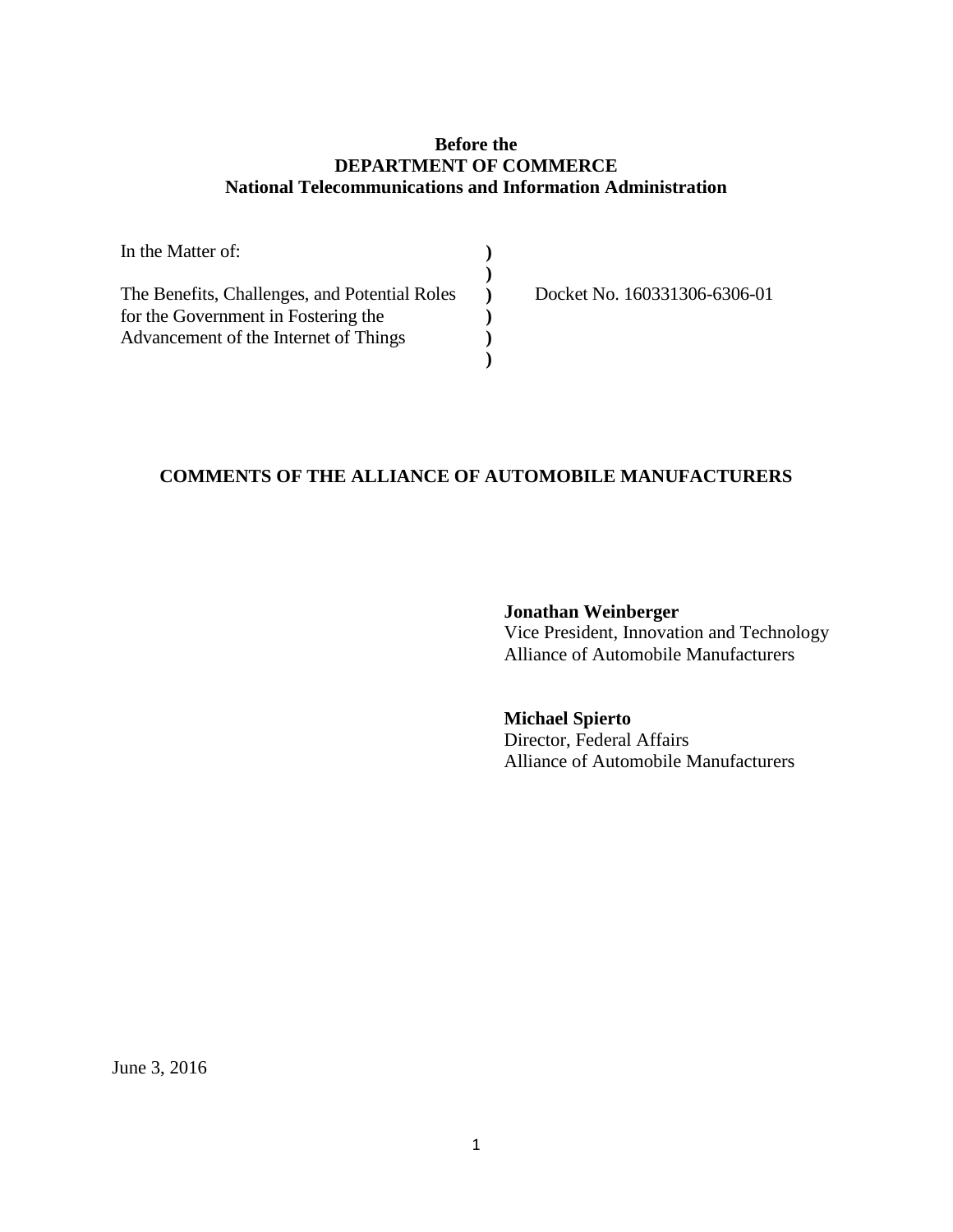#### **Before the DEPARTMENT OF COMMERCE National Telecommunications and Information Administration**

| In the Matter of:                             |                              |
|-----------------------------------------------|------------------------------|
|                                               |                              |
| The Benefits, Challenges, and Potential Roles | Docket No. 160331306-6306-01 |
| for the Government in Fostering the           |                              |
| Advancement of the Internet of Things         |                              |
|                                               |                              |

#### **COMMENTS OF THE ALLIANCE OF AUTOMOBILE MANUFACTURERS**

The Alliance of Automobile Manufacturers (Auto Alliance) welcomes this opportunity to respond to the National Telecommunications and Information Administration (NTIA) request for public comment (RFC) on the Benefits, Challenges, and Potential Roles for the Government in Fostering the Advancement of the Internet of Things.<sup>[1](#page-1-0)</sup>

The Auto Alliance is the leading advocacy group for the auto industry. Its members include BMW Group, FCA US LLC, Ford Motor Company, General Motors Company, Jaguar Land Rover, Mazda, Mercedes-Benz USA, Mitsubishi Motors, Porsche, Toyota, Volkswagen Group of America, and Volvo Cars North America, representing 77 percent of all car and light truck sales in the United States.

The members of the Auto Alliance are helping to shape the future of transportation via the development and deployment of new technologies that will potentially improve safety, increase connectivity, expand mobility, and reduce congestion. These technologies and their use raise

<span id="page-1-0"></span><sup>&</sup>lt;sup>1</sup> Notice and Request for Public Comment, 81 Fed. Reg. 19,960 (April 6, 2016).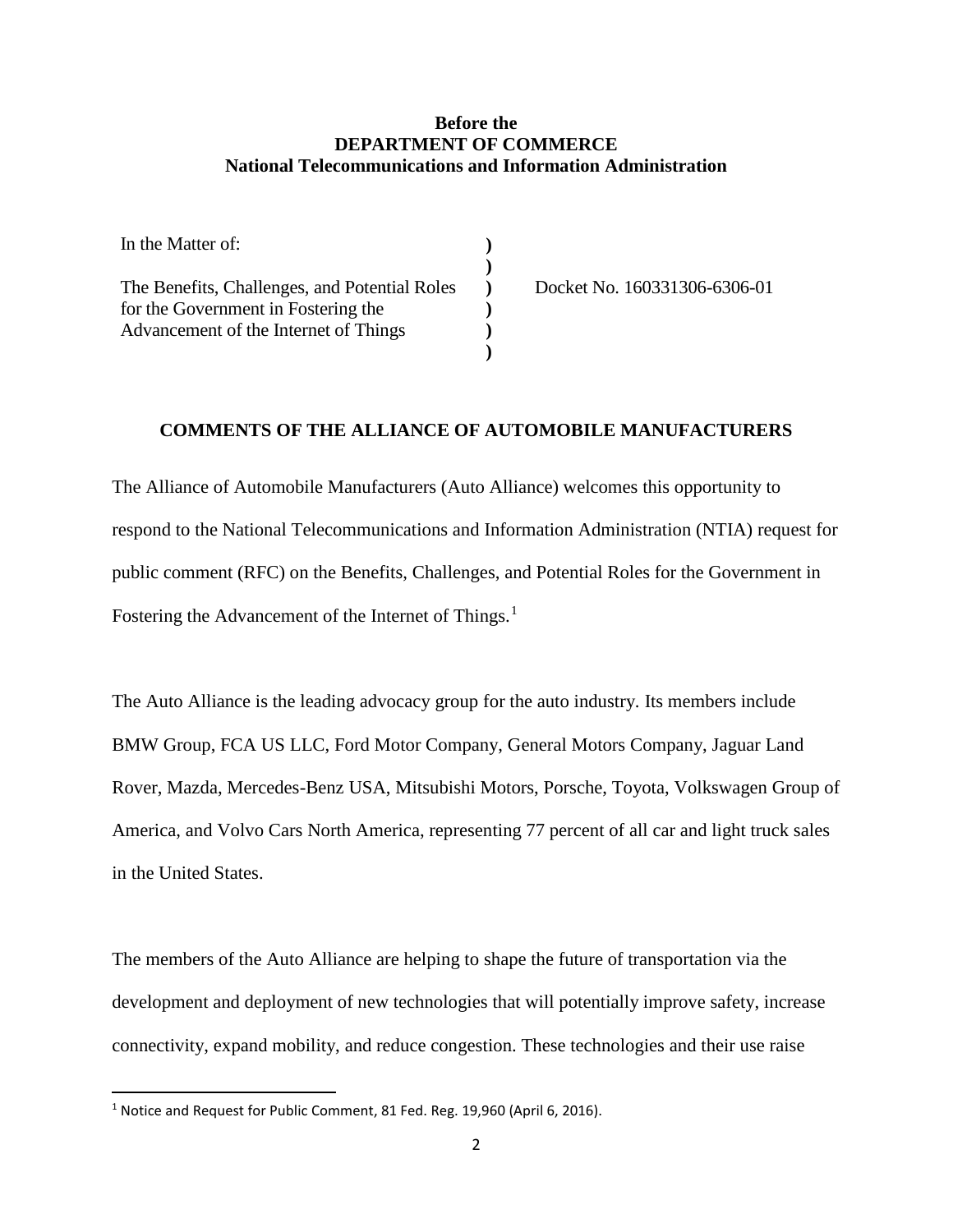policy questions, so we are therefore pleased to offer comments in response to a number of the following questions posed by NTIA in its RFC.

**1b. What are the novel policy challenges presented by the IoT relative to existing technology policy issues, if any? Why are they novel? Can existing policies and approaches address these new challenges, and if not, why?**

Much of existing technology policy has been developed and applied in industries and sectors that have had the ability to innovate in a largely unregulated, or at least lightly regulated, environment. The ever-expansive Internet of Things (IoT) is broad and encompasses sectors, such as the automotive and medical device sectors, that, by contrast, have been traditionally highly regulated. An asymmetrical regulatory environment within the IoT could result in an imbalance of innovation, with more lightly regulated sectors potentially able to bring to market new technologies, products, and services more quickly than those which are more heavily regulated.

# **1c. What are the most significant opportunities and/or benefits created by IoT, be they technological, policy, or economic?**

Today's automobile represents the most sophisticated technology owned by most consumers, as more and more vehicles are equipped with connected services, such as automatic collision notification and stolen vehicle locator, and connected infotainment systems, which provide drivers and passengers with more real-time information on traffic and road conditions. Some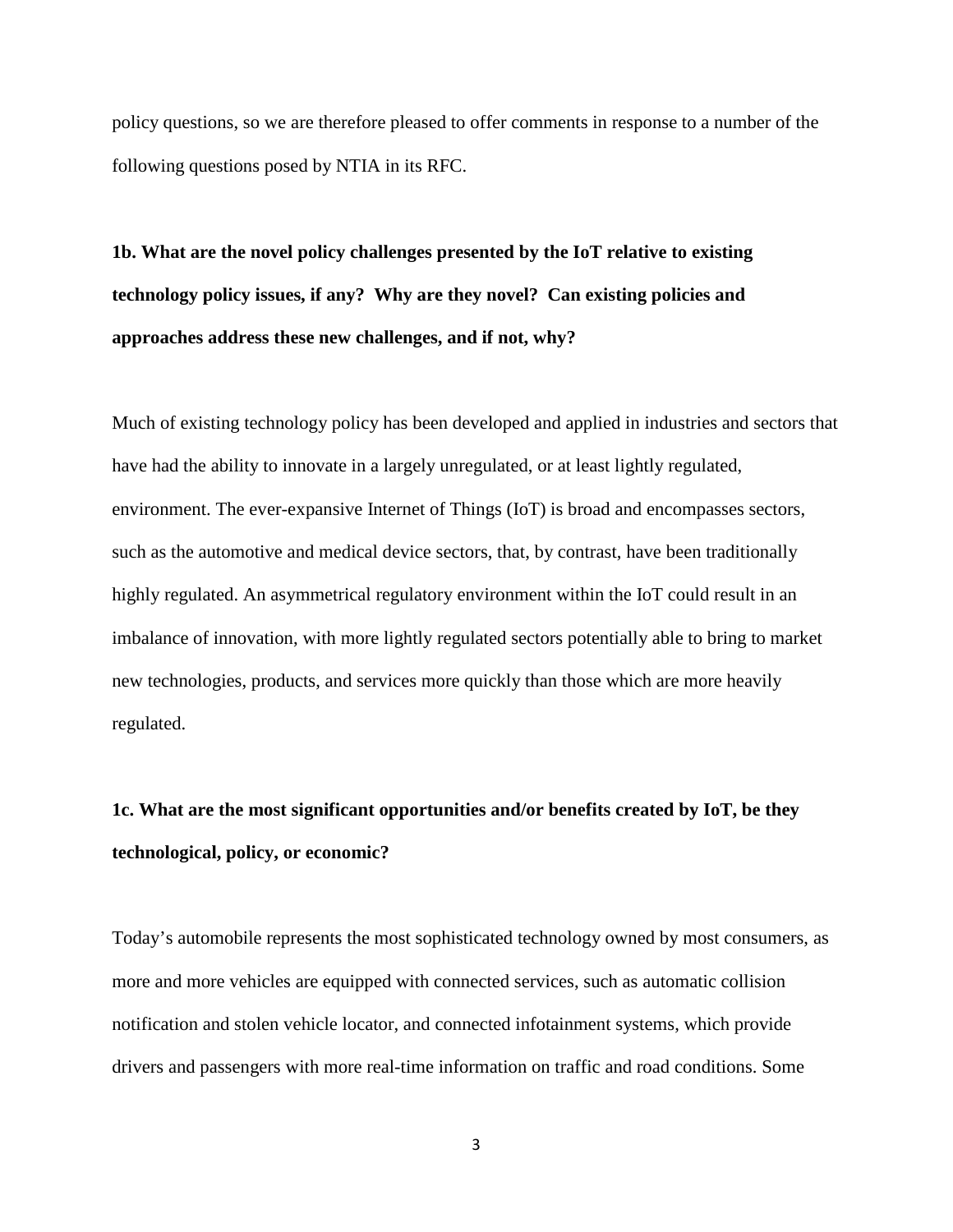vehicle owners are now able to interact with their vehicles from their smartphones to pre-heat their car on a cold day, check to see if they remembered to roll up a window or close the trunk, confirm that they have enough gas to get to work, or find out if their teenage son or daughter is driving safely.

We are also starting to see the deployment of new connected technologies that allow consumers to interact with their homes or communities. In the near future, a driver may be able to lock his or her front door, turn off the lights in the house on the way down the driveway in the morning, pre-heat the oven on the way home from work, or locate and reserve an available parking spot. These services can offer greater convenience and integration to consumers.

Communications technologies are poised to vastly improve the driving experience. In this realm, the potential benefits go beyond economic and societal improvements: they have the opportunity to save lives. For example, emerging vehicle-to-vehicle (V2V) and vehicle-to-infrastructure (V2I) communications technologies have the potential to reduce congestion, enhance mobility, and improve safety. Moreover, such technologies have the potential to enhance the ability of high-level automated vehicles (AV) to perceive their environments.

**4. Are there ways to divide or classify the IoT landscape to improve the precision with which public policy issues are discussed? If so, what are they, and what are the benefits or limitations of using such classifications? Examples of possible classifications of IoT could include: consumer vs. industrial; public vs. private; device-to-device vs. human interfacing?**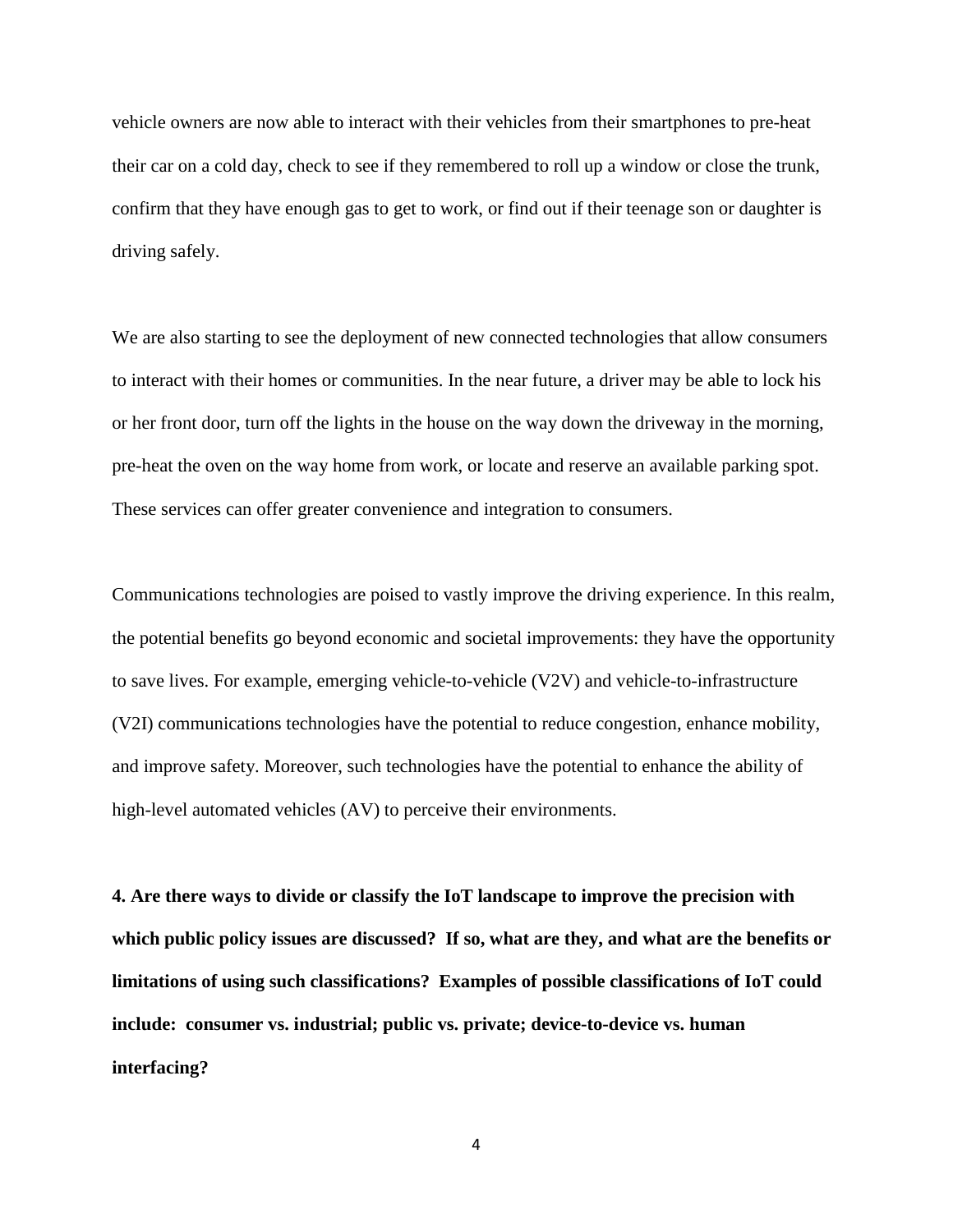The term "connected cars" is often used to refer to many distinct types of connectivity. For example, "connected car" may refer to the ability of a vehicle to communicate directly with another vehicle or with the infrastructure around it (vehicle-to-vehicle and V2I communications). Additionally, "connected car" may also refer to the ability of an owner to interact with his or her car from a smartphone or interact with a home from his or her car. More broadly, "connected car" has been described to include in-vehicle services provided to a driver or passenger that are enabled by connectivity.

There are further differences in the functions and features provided by each of these types of connectivity. For example, there may be V2I communication that is focused on preventing crashes and there may be V2I communication that is focused on providing information to local governments on the location of potholes or ice patches. In-vehicle services enabled by connectivity may be a safety-related (such as automatic collision notification) or conveniencerelated (such as real-time traffic information).

The technological needs, benefits and risks, and associated policy considerations often differ fundamentally depending on the type of service or function. It is important for the government to understand the differences in connected car services and functionality that they can provide, and pursue policies appropriate within the context of their function or service.

#### **6. What technological issues may hinder the development of IoT, if any?**

5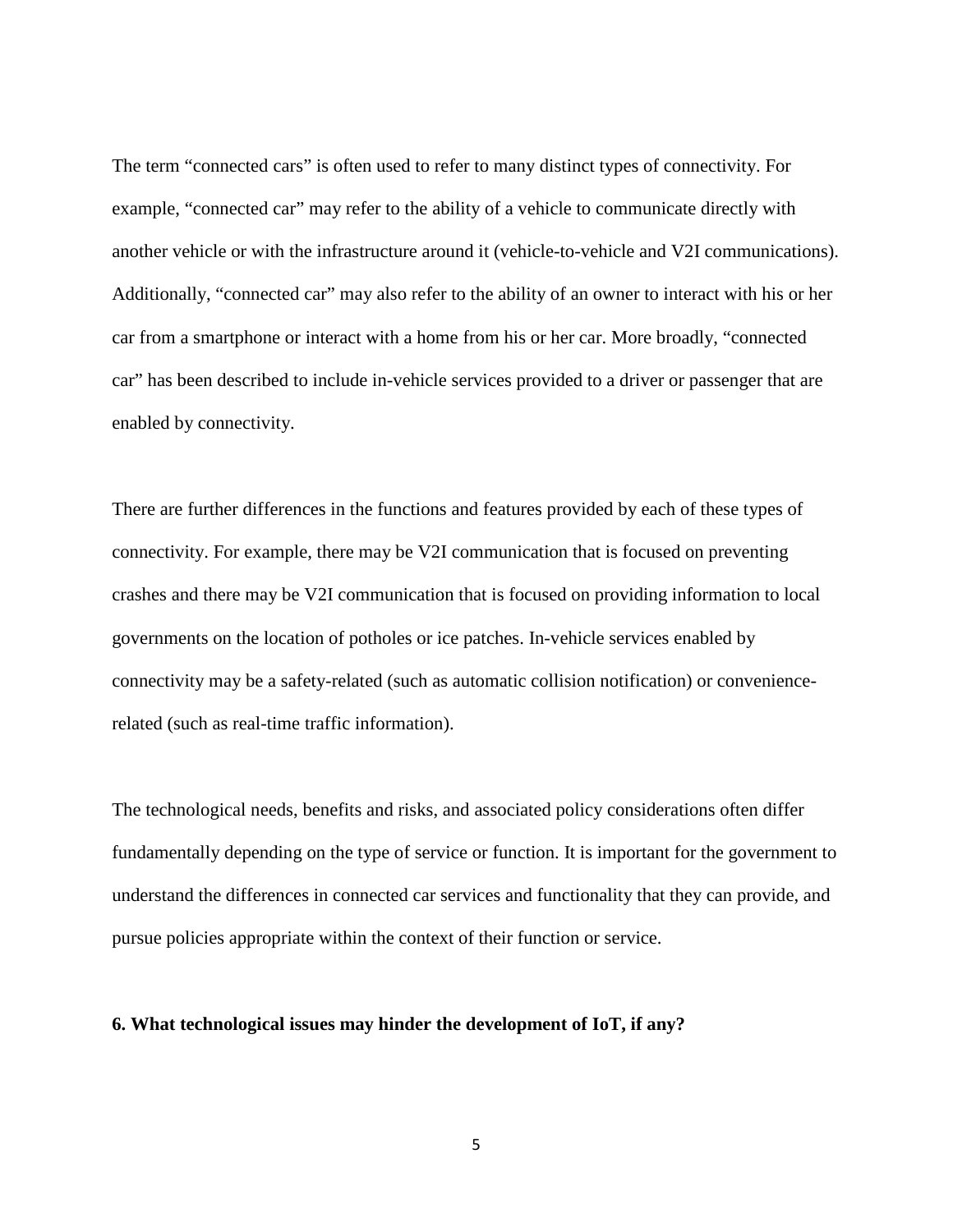#### **i. Interoperability**

For communications technologies to effectively support next-generation crash avoidance systems, it is critically important that all vehicles speak the same language. A vehicle must be able to communicate with vehicles from other manufacturers when it is first sold or leased, but also with vehicles sold or leased many years later. The National Highway Traffic Safety Administration (NHTSA) recognizes the importance of ensuring interoperability for this type of connected vehicle network, and we expect that the agency will issue a Notice of Proposed Rulemaking (NPRM)<sup>[2](#page-5-0)</sup> to provide for that interoperability over the next few months.

#### **ii. Spectrum availability and potential congestion/interference**

V2V and V2I technologies rely on Dedicated Short Range Communications (DSRC). These communications are one-way or two-way short-range to medium-range wireless communication channels specifically designed for vehicles to communicate between each other and with infrastructure at a particular frequency. Connected vehicle technologies based on DSRC have the potential to provide multiple societal benefits including saving lives, reducing crashes, increasing mobility, and moving toward a more sustainable transportation system.

V2V communications transmit messages between vehicles about vehicle speed, direction, brake status, and other information with range and detection capabilities that exceed

<span id="page-5-0"></span><sup>&</sup>lt;sup>2</sup> Federal Motor Vehicle Safety Standard (FMVSS) 150--Vehicle to Vehicle (V2V) Communication. The proposed rule is currently being reviewed by the Office of Information and Regulatory Affairs at the Office of Management and Budget.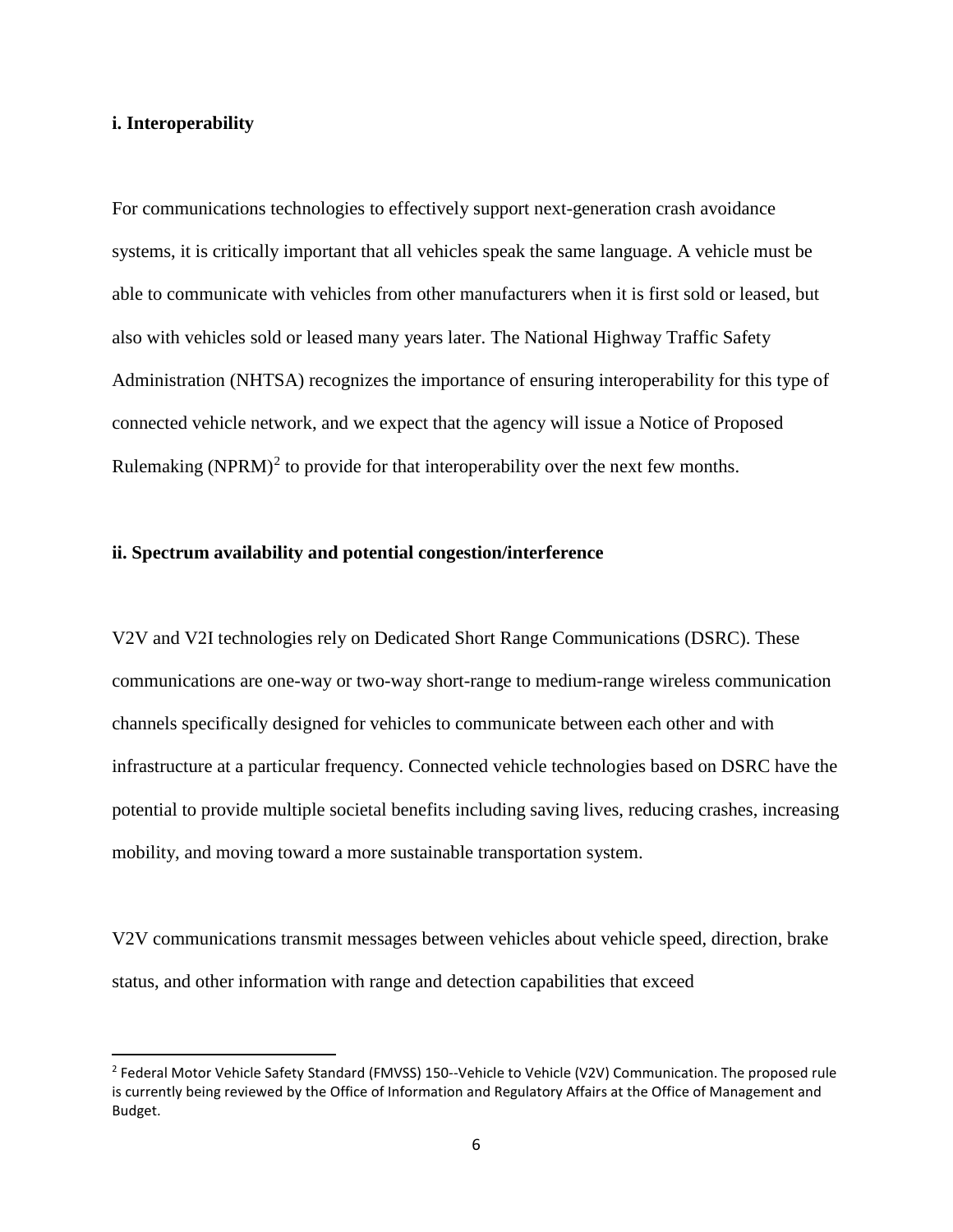sensor/camera/radar-based systems. This longer detection distance and ability to "see" around corners or "through" other vehicles help V2V-equipped vehicles perceive some threats sooner than sensors, cameras, or radar can, and alert their drivers accordingly. DSRC will augment information from on-board sensors, cameras, and GPS to provide greater situational awareness and improve the decisions made by automated vehicles regarding safety-critical situations.

Following over a decade of research and nearly a billion dollars of public and private investment, NHTSA is expected to propose a new Federal Motor Vehicle Safety Standard to require DSRC in all new vehicles to support V2V communication for safety applications<sup>[3](#page-6-0)</sup>. In addition, the U.S. Department of Transportation is leading the development of V2I communication technology using DSRC for safety, automation, mobility, and sustainability applications.

<span id="page-6-0"></span>DSRC is uniquely configured to enable continuous, low latency, and secure data exchanges among moving vehicles and between vehicles and roadway infrastructure or mobile devices to support safety-critical applications, as well as automation, mobility, and environmental applications. The Federal Communications Commission (FCC) has allocated 75 MHz of the 5.9 GHz spectrum at 5.850-5.925 GHz to the mobile service for use by DSRC systems operating in the Intelligent Transportation System (ITS) vehicle safety and mobility applications. In making this allocation for DSRC, the FCC noted that DSRC applications are a key element in meeting the nation's transportation needs and in improving the safety of our nation's roadways.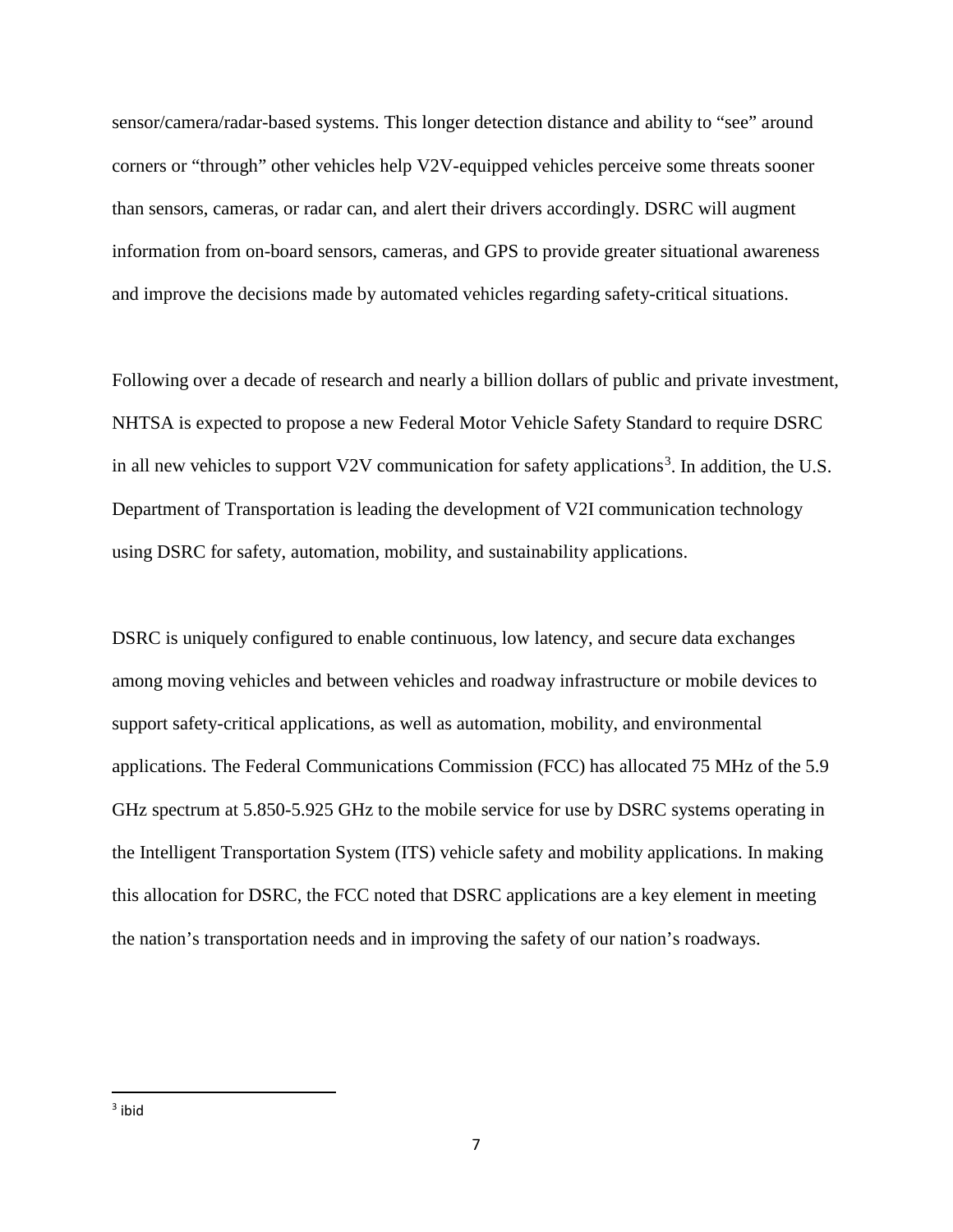Sufficient spectrum is necessary to facilitate the development and growth of DSRC applications that are anticipated in the future. V2V crash imminent safety applications, enabled by the planned NHTSA rulemaking, are only the first of the many DSRC applications expected to be widely deployed. Examples of expected future DSRC applications include additional low-latency V2V applications to support automated vehicles, public safety applications for ambulances and other emergency responders, vehicle to infrastructure applications to decrease traffic congestion and vehicle to pedestrian applications to improve urban movement and safety.

The FCC is inquiring about the feasibility of sharing spectrum in the 5.9 GHz band with unlicensed users to ease Wi-Fi congestion. Automakers remain open to sharing this spectrum as long as there is no harmful interference to V2X communication and have been active participants in both the FCC and DOT rulemakings to this end. Efforts to re-channelize the 5.9 GHz band will likely result in interference and will certainly complicate and delay further DSRC deployment, which has already begun.

## **10. What role might the government play in bolstering and protecting the availability and resiliency of these infrastructures to support IoT?**

V2I communication offers important supplemental benefits to V2V communication that should not be ignored. This includes information about stopped vehicles ahead, complicated or sudden lane merges, and upcoming roadway construction, as well as the ability to detect pedestrians or bicyclists. V2I communication also enables communication from the vehicle to the infrastructure, providing a means through which transportation planners and policymakers can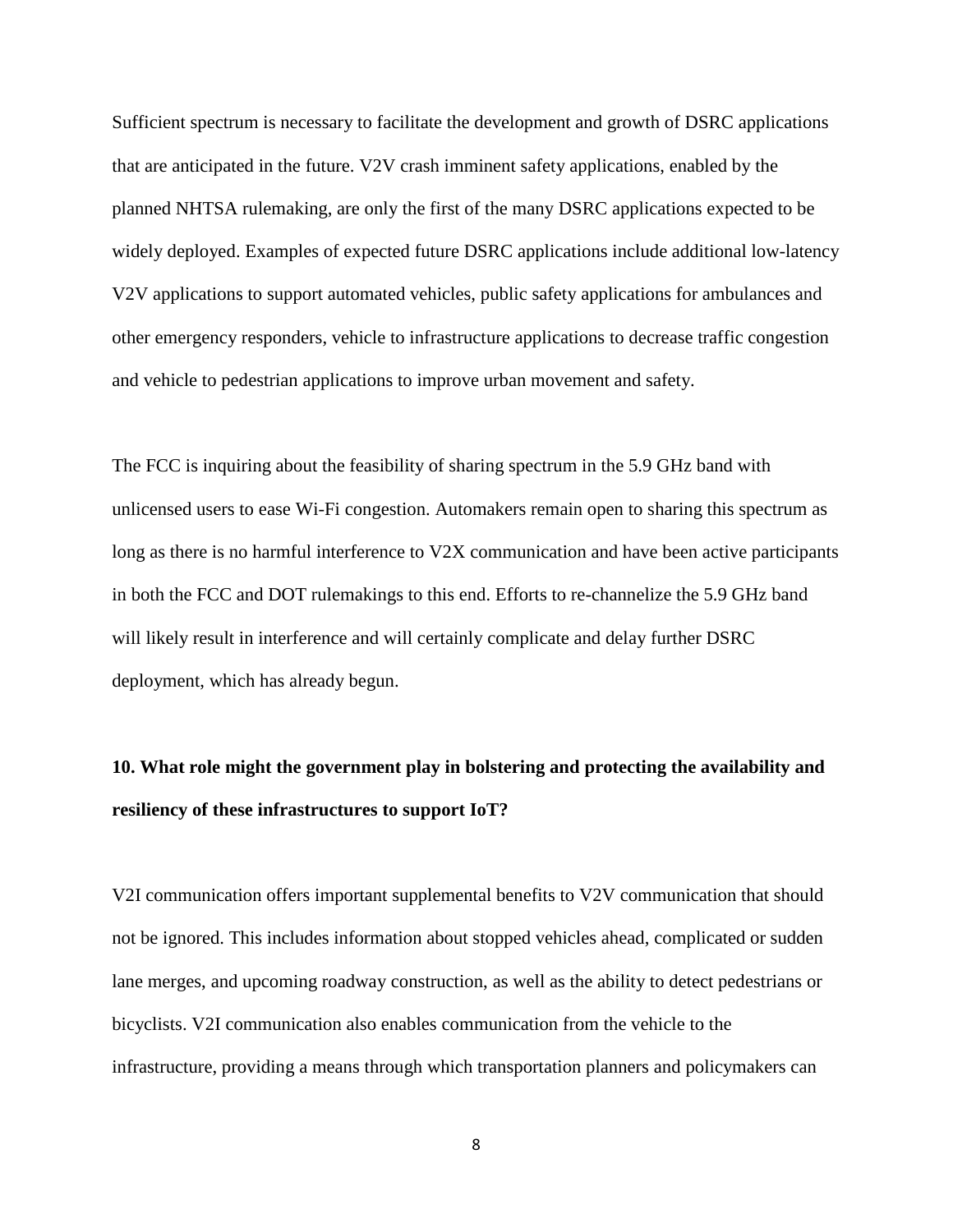gain important information about when and how roads are being used, potentially aiding efforts to improve transportation efficiency.

We recommend that the federal government look at ways to encourage investment in intelligent transportation infrastructure to support V2I communication in the United States. A commitment to intelligent transportation will encourage automakers to bring new technologies to the U.S. market. Positive activity is underway at both the Department of Transportation and the National Institute of Standards and Technology to develop smart and connected infrastructure in pilot cities; this activity should continue and be expanded. At the same time, the government should pay special attention to ensuring the interoperability of intelligent infrastructure that is deployed as part of these pilot programs in order to assist its universal deployment.

## **15. What are the main policy issues that affect or are affected by IoT? How should the government address or respond to these issues?**

Government has an important public interest and role to play to facilitate the benefits of technology in a safe fashion. Government policy can either smooth the way for prudent deployment of automation or it can create roadblocks, even if unintentional, that could inhibit the emerging safety, environmental and economic benefits.

Finding the proper public balance that maximizes safety and innovation should be the threshold for government entities when addressing some of the challenges of IoT public policy. Policy consistency and coherence, along with flexibility, are absolutely critical to serve the larger public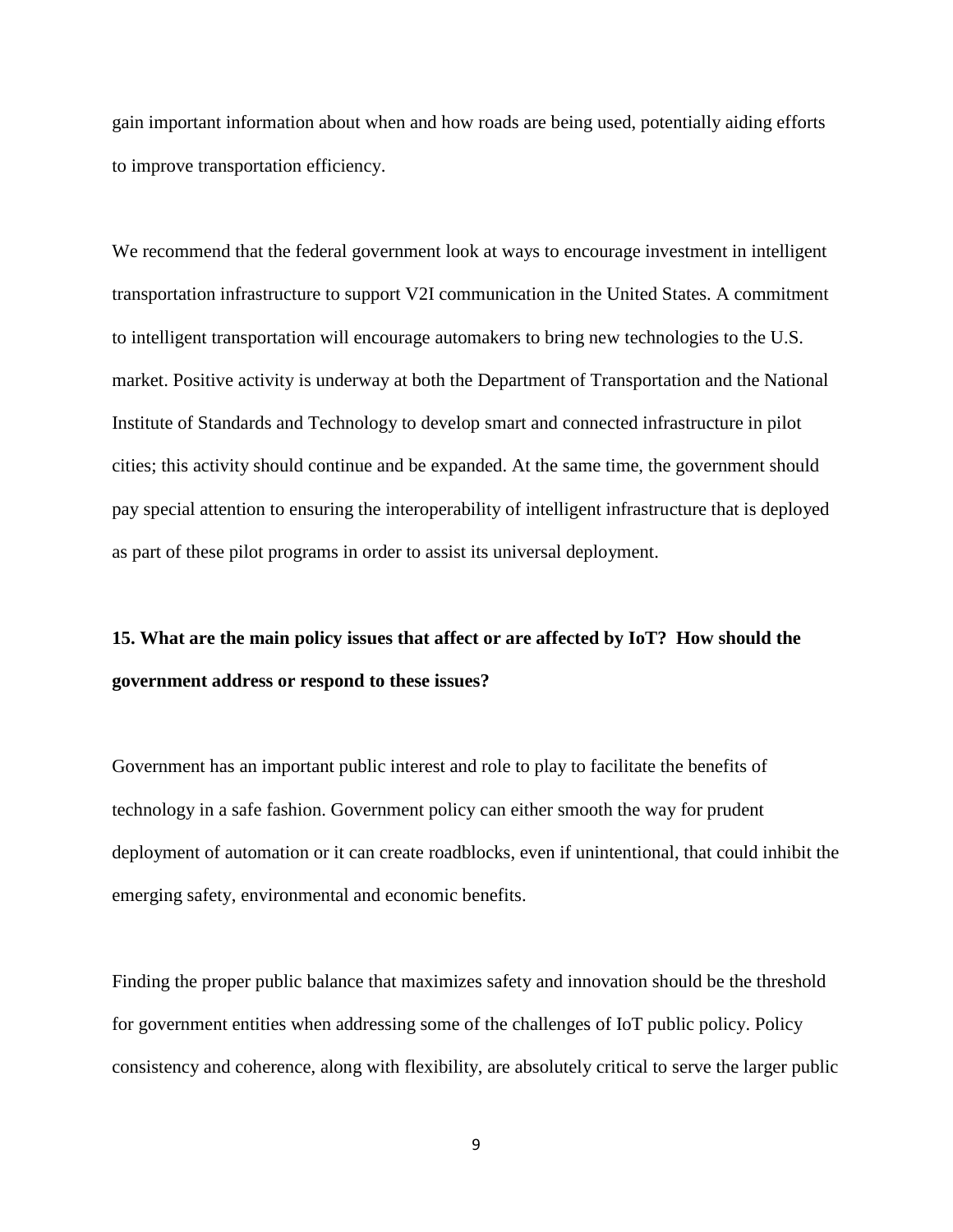interest related to such safety technologies. The Alliance recommends that the government take an approach that encourages innovation and does not impede the adoption of the array of societal benefits at stake. By exercising regulatory restraint, the federal government would be recognizing the limitations of regulation at this juncture, and the potential adverse impacts that over-regulation may have on the introduction of important new technologies.

For the automotive industry, the outcomes of some major policy issues could help to either accelerate or hinder the potential benefits of connected and automated vehicles. Some current and possible future policy areas of consequence to the industry include, among others, burdensome or inconsistent and/or competing federal and state laws and regulations, appropriately preserving spectrum for V2V and V2I use, data privacy, and cybersecurity.

**16a. What role or actions should the Department of Commerce and, more generally, the federal government take regarding policies, rules, and/or standards with regards to IoT cybersecurity, if any?** 

The auto industry is aware that connectivity can spawn cybersecurity concerns, and that the cybersecurity risks that exist for other connected devices could also exist in the automotive context. Members of the Auto Alliance remain vigilant against the potential consequences of a successful, real-world cyber attack on a vehicle, and are incorporating modern and robust security protections in vehicle design and manufacturing.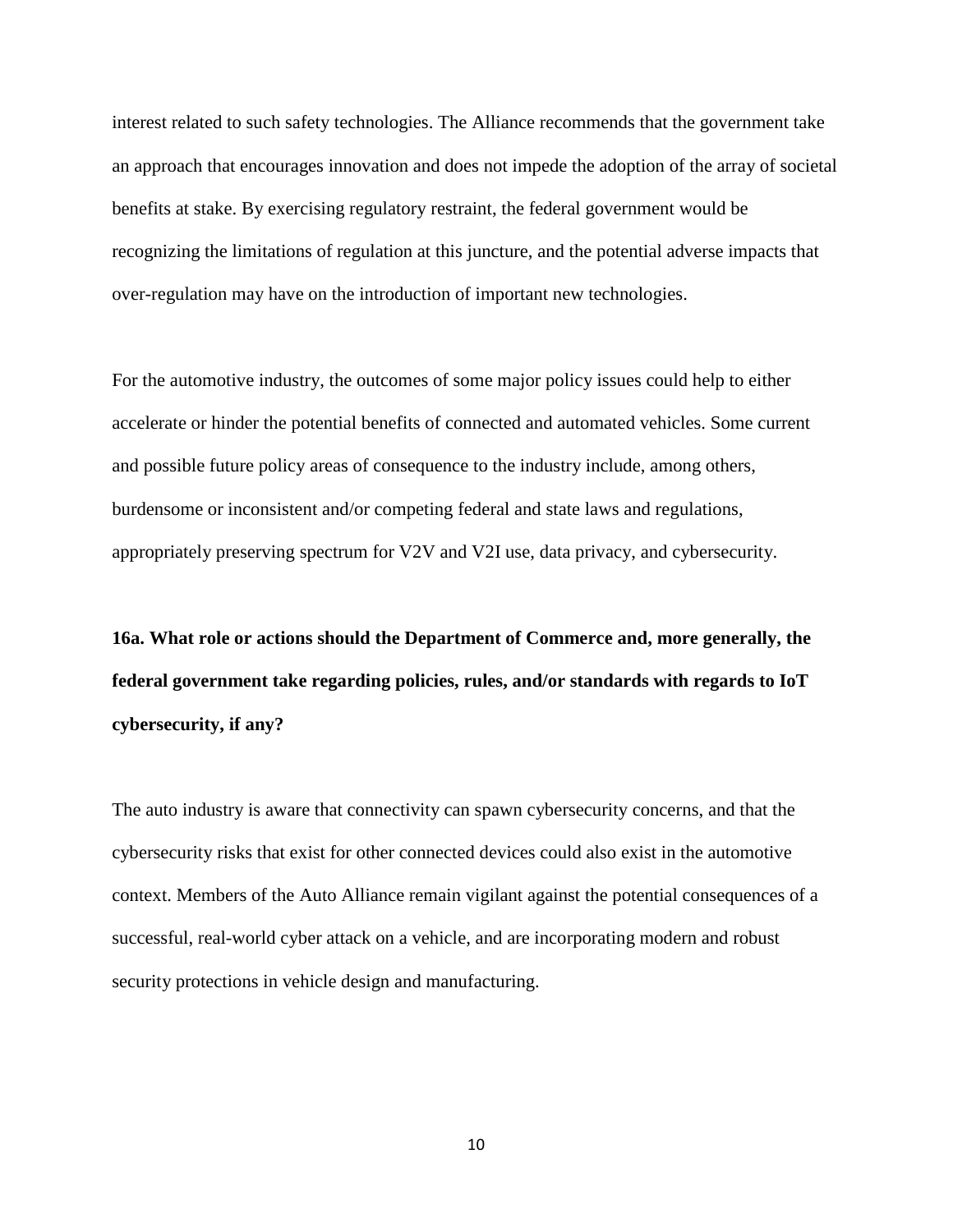In an effort to further strengthen automotive cybersecurity, automakers have established an Auto Information Sharing and Analysis Center (Auto-ISAC) to enhance the sector's ability to identify and respond to potential cyber threats. The Alliance believes it is an important step for the industry to take to promote the exchange of information about cybersecurity threats to vehicles and their onboard networks and to facilitate the sharing of best practices for how to safeguard against and respond to such threats. Furthermore, the Auto-ISAC's members are currently in the process of creating vehicle cybersecurity best practices.

We believe that voluntary, stakeholder-led efforts like these should be encouraged and supported by the government. However, for the very same reasons that the government has refrained from mandating cybersecurity standards in other sectors, there is a significant risk associated with mandating cybersecurity standards in the IoT or automotive space. In view of the need to protect consumers from cyber threats, which are very dynamic, we believe a flexible and nimble stakeholder-led approach has been the most effective way to address cybersecurity. The threat landscape is constantly changing, with new tools and techniques aimed at circumventing the latest security architectures. Therefore, mandating specific standards or practices for cybersecurity could have the inverse effect of their intentions, and discourage companies from exceeding them or innovating new cybersecurity practices.

**17c. What role or actions should the Department of Commerce and, more generally, the federal government take regarding policies, rules, and/or standards with regards to privacy and the IoT?**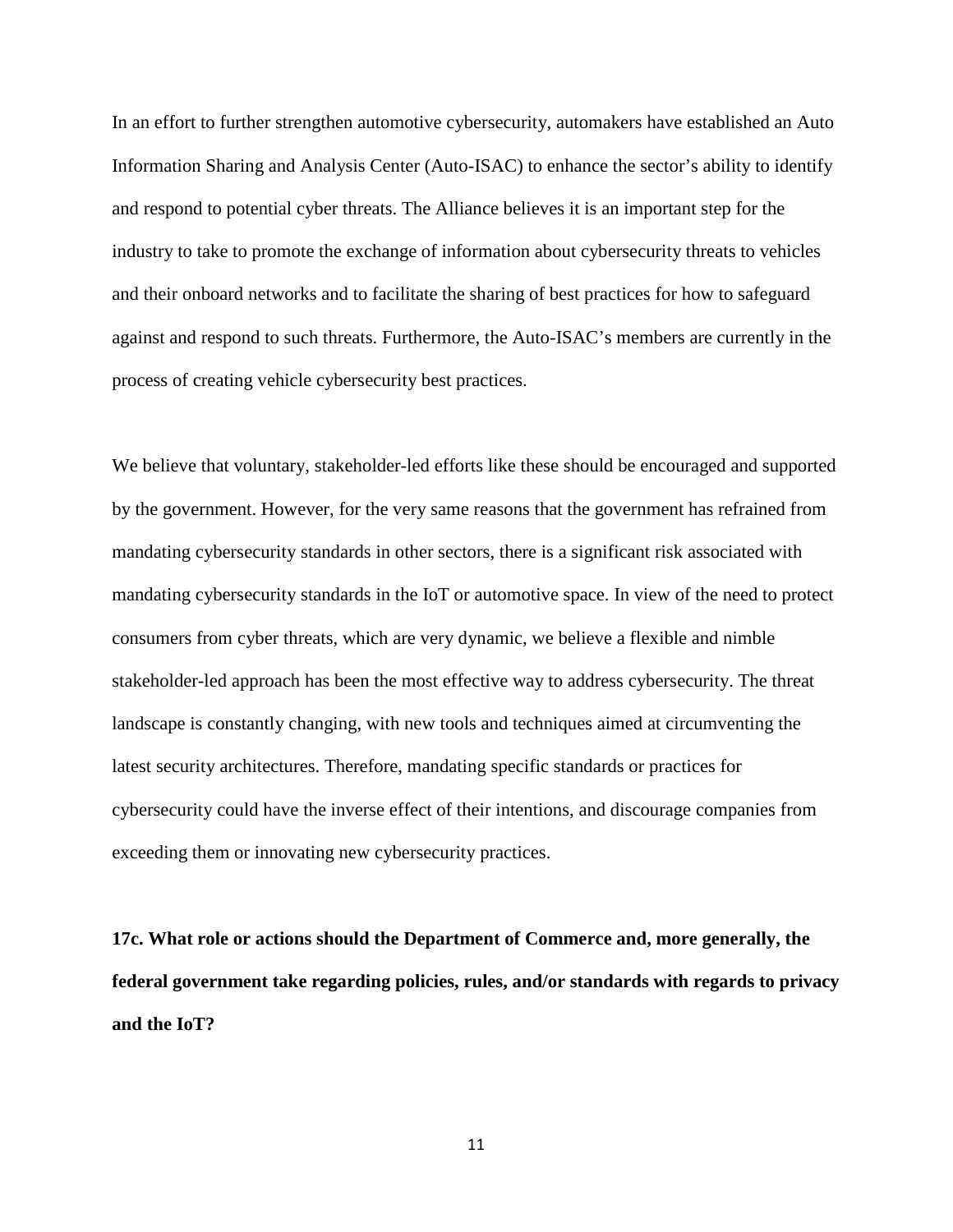In November 2014, a large group of automakers published the Consumer Privacy Protection Principles for Vehicle Technologies and Services (Privacy Principles), which include meaningful protections on the use of vehicle data and were inspired by the Fair Information Practice Principles. The Privacy Principles include heightened protections on the use of certain vehicle data, including information about a vehicle's location and how someone drives a vehicle. For example, the Privacy Principles say that automakers will not to share this type of vehicle data with third parties for their own use or use this type of vehicle data for marketing purposes without the affirmative consent of the vehicle owner. Additionally, the Privacy Principles describe circumstances in which the government may access vehicle data (such as location information), and permit access only if law enforcement obtains a warrant or court order. The industry chose to formally file the Privacy Principles with the Federal Trade Commission, thereby ensuring they are enforceable under Section 5 of the Federal Trade Commission Act.

The Department of Commerce has promoted and encouraged sectors to adopt these types of privacy commitments in the past and should continue to do so. The Alliance supports granting the Federal Trade Commission the authority to issue safe harbors to industries that adopt and comply with meaningful self-regulatory codes of conduct.

### **21. What issues, if any, regarding IoT should the Department focus on through international engagement?**

Nearly all automakers are global companies, selling products and providing services throughout the world. Different regulatory frameworks in different parts of the world may complicate the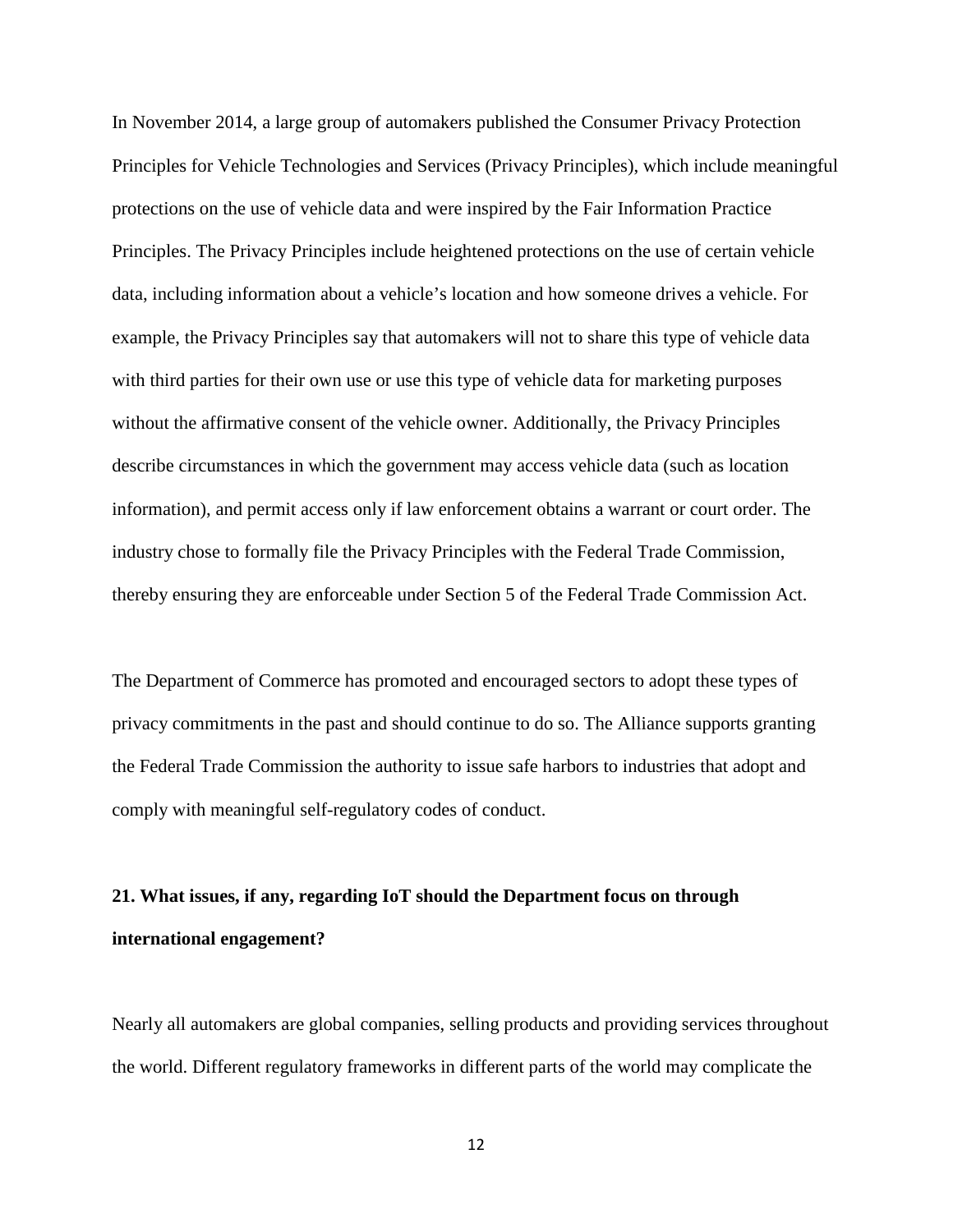ability to do that. There is value in the government working with other countries to avoid a patchwork of inconsistent or even contradictory national frameworks on the IoT.

**27. How should government and the private sector collaborate to ensure that infrastructure, policy, technology, and investment are working together to best fuel IoT growth and development? Would on overarching strategy, such as those deployed in other countries, be useful in this space? If the answer is yes, what should that strategy entail?** 

There are a number of Federal agencies that are seeking to oversee, regulate, or influence cybersecurity and privacy practices relating to the IoT. The resulting profusion of agencies, working groups, memorandums, and jurisdictional claims is exceedingly difficult to manage and prioritize. The government and private sector should work together to consolidate these efforts in order to provide clarity around the appropriate roles of both in order to advance policies that balance security and innovation.

Automakers are currently facing a patchwork of state laws and regulation, which could significantly deride both public confidence and industry investment in the deployment of new vehicle technologies. A regulatory regime that changes from one state to the next will dramatically impede the development of automation. For example, when one state requires a steering wheel and foot-applied brakes, while another state does not, the ensuing confusion creates needless obstacles.

13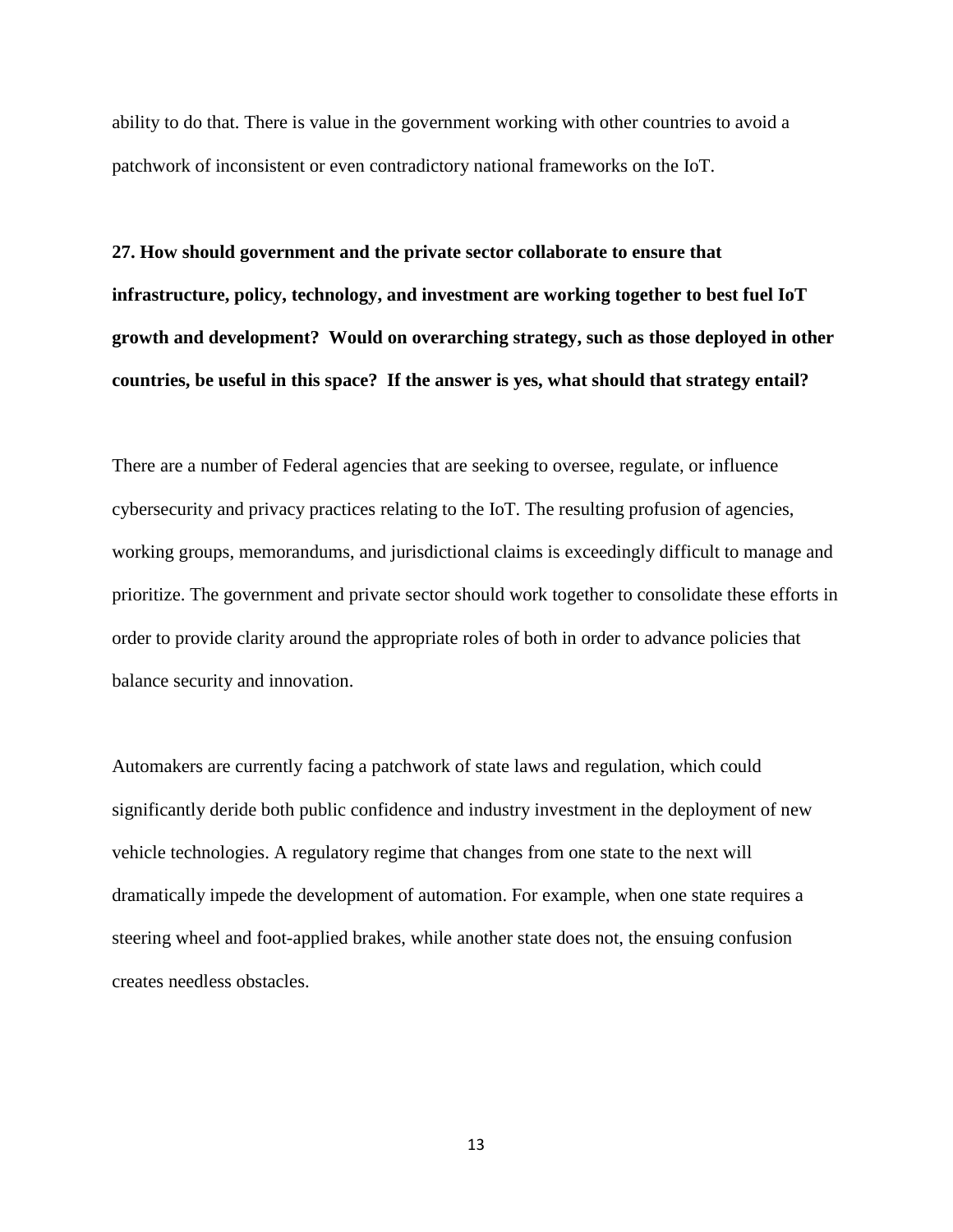Both state and federal rulemaking takes significant time to develop and even more time to adjust to technological advances. For connected vehicles and automated driving technologies, the innovation outpaces the ability of government to impose a traditional regulatory and rulemaking approach. The Auto Alliance contends that the public interest will be dramatically enhanced when policymakers from every dimension of government come together to forge a consistent, coherent and flexible approach to mobility innovation.

\*\*\*

Thank you again for this opportunity to share the Alliance's views on the IoT, its associated benefits, and relevant policy considerations. We look forward to publication of NTIA's Green Paper and hope we can serve as constructive participants as this process moves forward.